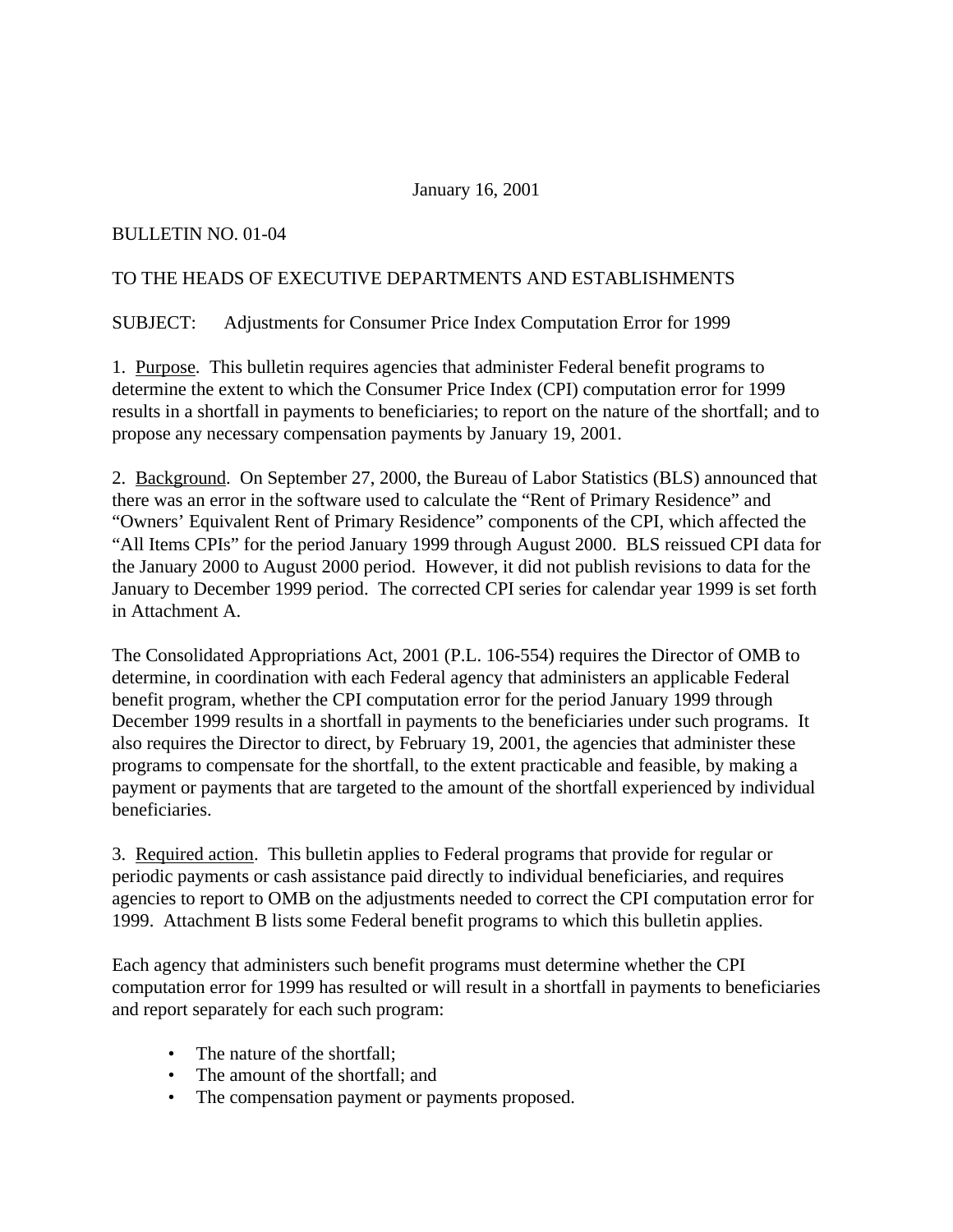Agency plans for correcting the effect of the CPI error should follow the generic plan described below. Prepare the reports in the format of Attachment C and submit them to your OMB representative, as well as to each House of Congress, no later than January 19, 2001.

After OMB reviews the agency plans, the Director will direct agency heads to make compensation payments, as appropriate.

4. Generic plan for correcting the CPI error. In developing agency plans to compensate for the shortfall, you should use the following as a model, tailoring it to your own circumstances, where necessary. If use of this model is not practicable or feasible for your program, please advise your OMB representative.

Option A: Provide a single payment for each individual who received any benefit payment in calendar years 1999 and 2000 that was subject to a COLA based on the erroneous 1999 published CPI data. The single payment would be equal to the maximum amount by which an individual might be affected by the CPI error.

> The single payment would be based on the level of the full benefit payable for each individual before the erroneous COLA was applied. For example, if the erroneous COLA was 0.1 percentage point lower than it would have been if the fully corrected 1999 CPI series had been used, and that resulted in an individual's benefit being up to \$1.00 a month less than it would otherwise have been, that individual would receive a lump-sum payment of \$12. A beneficiary who experienced a shortfall of more than \$1 up to \$2 per month would receive a payment of \$24, and so on.

> Then, recompute the benefit level for all beneficiaries as of some administratively feasible time (for example, August 2001) using the fully correct CPI data. Benefits payable after the recomputation would reflect the recomputed benefit level. In addition, provide a single payment for each individual whose retroactive 2001 benefits were increased by the recomputation. The single payment should compensate the individual for the total shortfall experienced by that individual in 2001 up to the point of the recomputation. The single payment could be, for example, the product of the increase in monthly benefit and the number of eligibility months preceding the recalculation within calendar year 2001. For example, if the recalculation was for benefits payable in August 2001, the number of months for the single payment could be seven, January through July.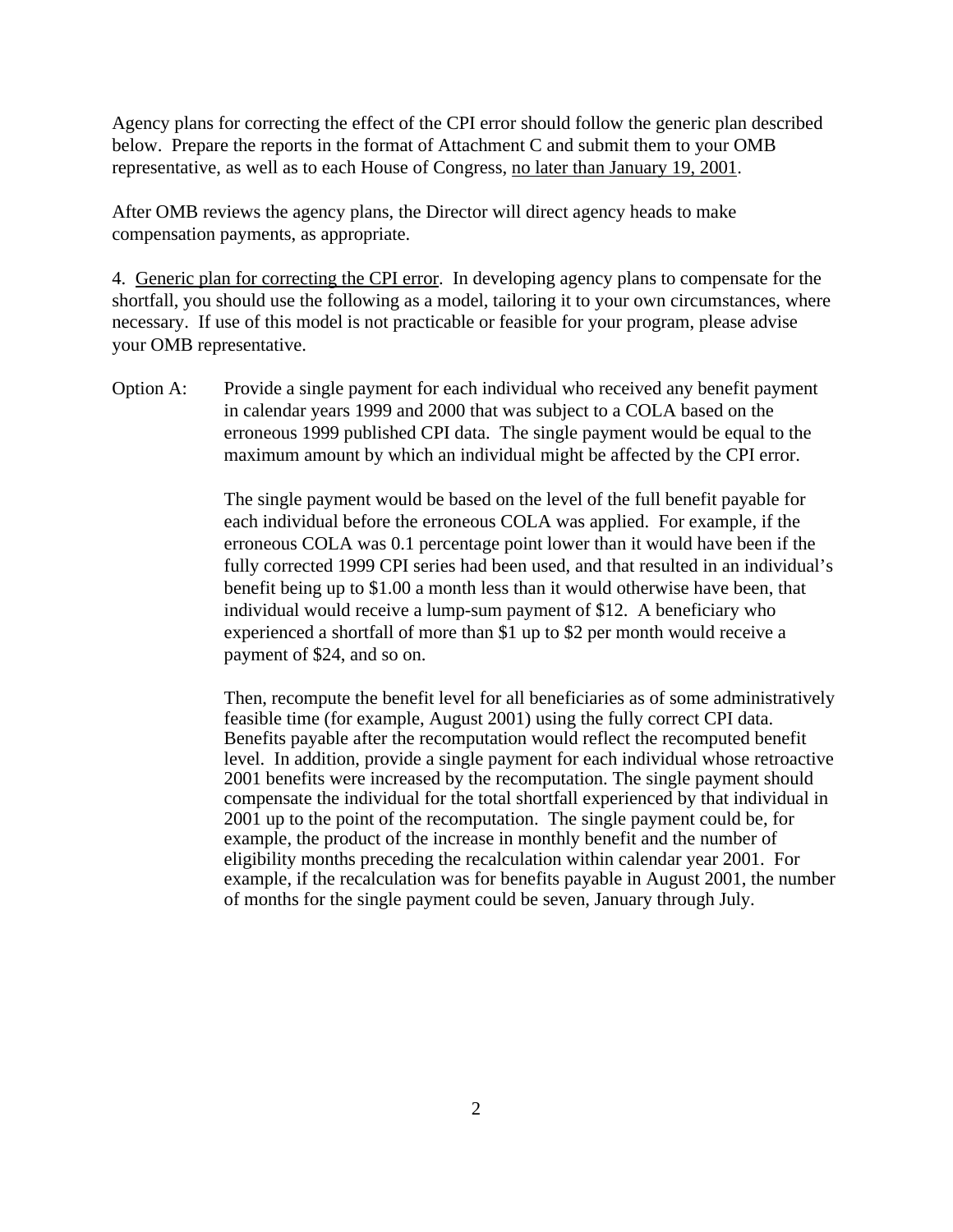- Option B: Recompute the benefit level for all beneficiaries as of a point in time (for example, August 2001) using the fully correct CPI data. Benefits payable after the recomputation would reflect the recomputed benefit level. In addition, provide a single payment for each individual whose benefits in any month of 1999, 2000, or 2001 were affected by the CPI error. The single payment should compensate the individual for the total shortfall experienced by that individual up to the point of the recomputation.
- 5. Contact. Direct questions regarding this bulletin to your OMB representative.

 /S/ Jacob J. Lew Director

**Attachments**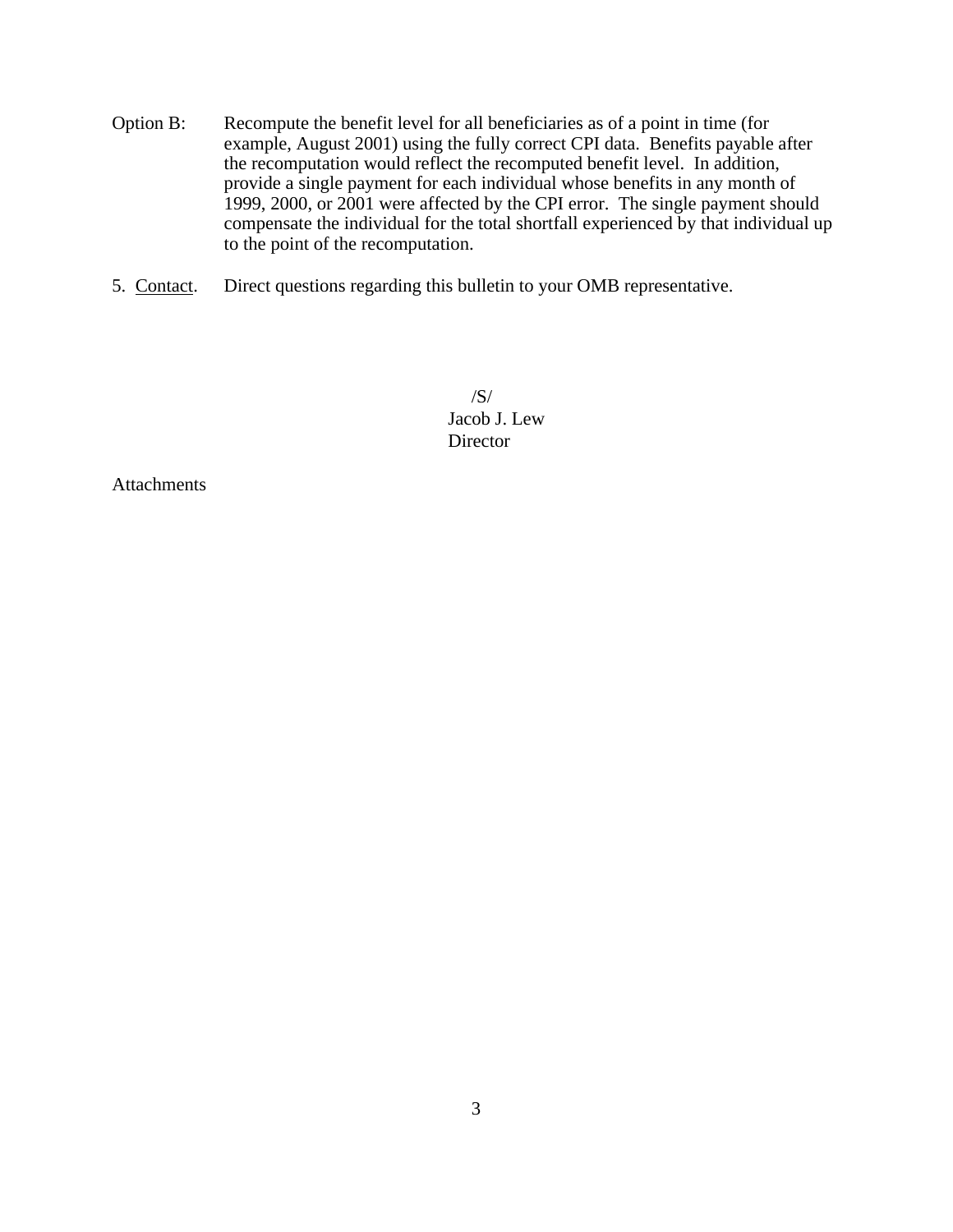|           | CPI-W     | CPI-W   | CPI-U     | CPI-U   |
|-----------|-----------|---------|-----------|---------|
|           | Published | Correct | Published | Correct |
|           |           |         |           |         |
| January   | 161.0     | 161.0   | 164.3     | 164.3   |
| February  | 161.1     | 161.1   | 164.5     | 164.6   |
| March     | 161.4     | 161.5   | 165.0     | 165.1   |
| April     | 162.7     | 162.8   | 166.2     | 166.2   |
| May       | 162.8     | 162.8   | 166.2     | 166.2   |
| June      | 162.8     | 162.9   | 166.2     | 166.3   |
| July      | 163.3     | 163.3   | 166.7     | 166.7   |
| August    | 163.8     | 163.8   | 167.1     | 167.2   |
| September | 164.7     | 164.8   | 167.9     | 168.0   |
| October   | 165.0     | 165.1   | 168.2     | 168.3   |
| November  | 165.1     | 165.2   | 168.3     | 168.4   |
| December  | 165.1     | 165.2   | 168.3     | 168.4   |

## **CPI DATA FOR JANUARY TO DECEMBER 1999**

CPI-W is the Consumer Price Index (all-items, U.S. city average) for urban wage earners and clerical workers. CPI-U is the Consumer Price Index (all-items, U.S. city average) for all urban consumers. All data are not seasonally adjusted.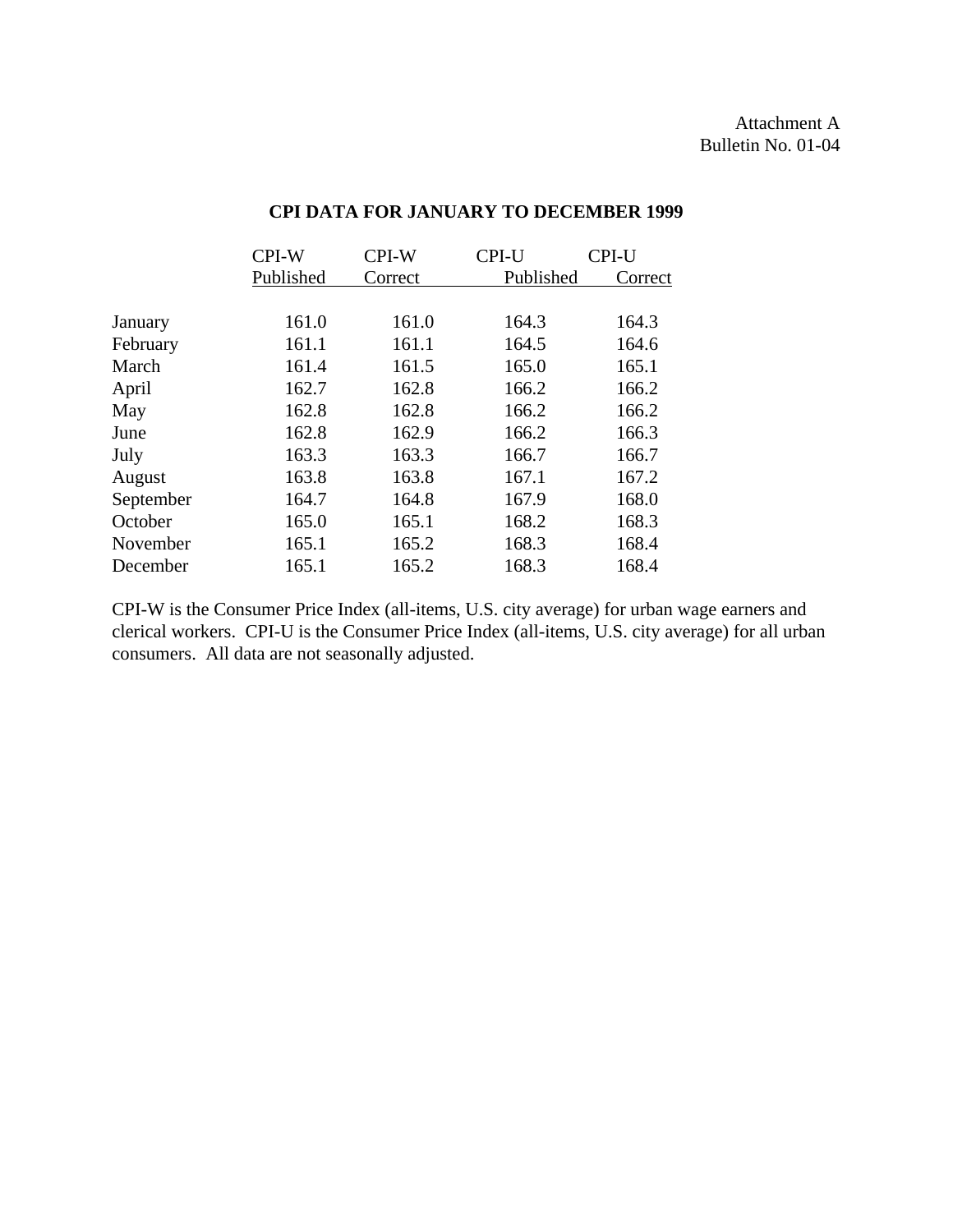### **APPLICABLE FEDERAL BENEFIT PROGRAMS**

Any program of the Federal government that provides for regular or periodic payments or cash assistance paid directly to individual beneficiaries, as determined by OMB. Such programs include, but are not limited to:

- Old-age and survivors insurance program under title II of the Social Security Act;
- Disability insurance program under title II of the Social Security Act;
- Supplemental security income program under title XVI of the Social Security Act;
- Special benefits for World War II veterans;
- Civil Service retirement program;
- Federal employees retirement system;
- Foreign Service retirement program;
- Military retirement or survivor benefit programs subject to periodic adjustment under section 1401a of title 10, United States Code;
- Veterans disability compensation and dependency and indemnity compensation benefits the rates for which were increased by Public Law 106-118;
- Veterans educational assistance benefits the rates for which are subject to annual adjustment under section 3015(g) of title 38, United States Code;
- Special assistance for disabled veterans;
- Veterans benefits programs subject to periodic adjustment under section 5312 of title 38, United States Code; and
- Railroad retirement program.